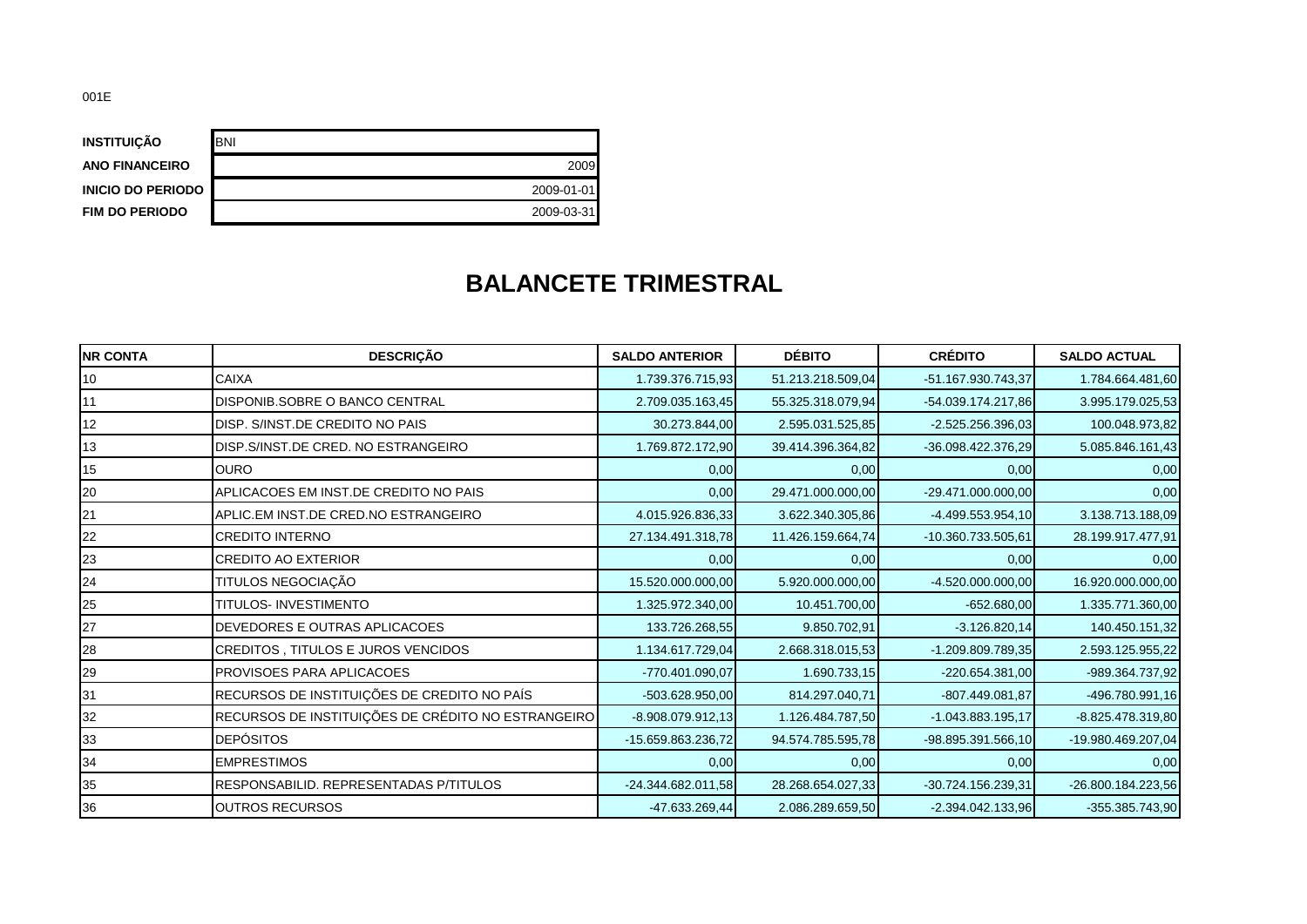| 37 | <b>CREDORES</b>                       | -100.721.859,41   | 151.320.879,34     | $-126.852.797,78$   | $-76.253.777,85$    |
|----|---------------------------------------|-------------------|--------------------|---------------------|---------------------|
| 39 | <b>EXIGIBILIDADES DIVERSAS</b>        | $-9.465.737.68$   | 21.698.411,38      | -35.644.990,63      | $-23.412.316,93$    |
| 40 | <b>IMOBILIZACOES FINANCEIRAS</b>      | 17.847.656,00     | 0,00               | 0,00                | 17.847.656,00       |
| 41 | <b>IMOBILIZACOES INCORPOREAS</b>      | 389.402.526,96    | 3.446.185,32       | $-86.900,79$        | 392.761.811,49      |
| 42 | <b>IMOBILIZACOES CORPOREAS</b>        | 834.209.606,53    | 9.183.773,10       | $-2.470.468,00$     | 840.922.911,63      |
| 46 | <b>IMOBILIZACOES EM CURSO</b>         | 1.075.720.225,33  | 0,00               | 0,00                | 1.075.720.225,33    |
| 48 | AMORTIZACOES ACUMULADAS               | -291.505.357,06   | 0,00               | -52.903.795,83      | -344.409.152,89     |
| 49 | PROVISOES P/IMOBILIZACOES FINANCEIRAS | 0,00              | 0,00               | 0,00                | 0,00                |
| 50 | CONTAS INTERDEPARTAMENTAIS            | 0,00              | 392.508.785.022,88 | -392.508.785.022,88 | 0,00                |
| 51 | PROVEITOS A RECEBER                   | 335.112.713,92    | 777.031.719,91     | $-638.295.664,42$   | 473.848.769,41      |
| 52 | <b>CUSTOS A PAGAR</b>                 | -420.016.835,33   | 461.070.360,19     | $-500.416.277,03$   | -459.362.752,17     |
| 54 | RECEITAS COM PROVEITO DIFERIDO        | -934.611.387,52   | 519.723.795,71     | -479.378.065,13     | -894.265.656,94     |
| 55 | DESPESAS COM CUSTO DIFERIDO           | 42.394.922,97     | 1.504.915.369,94   | $-1.460.649.916.68$ | 86.660.376,23       |
| 56 | <b>FLUTUACAO DE VALORES</b>           | 0,00              | 1.717.405.278.73   | $-1.717.405.278.73$ | 0,00                |
| 58 | OUTRAS CONTAS DE REGULARIZACAO        | 19.697.921,56     | 9.203.668.701,80   | $-9.480.256.500,14$ | -256.889.876,78     |
| 59 | OUTRAS CONTAS DE CONTROLO E LIGAÇÃO   | $-15.842.171,77$  | 104.245.787.682,47 | -104.227.751.629,97 | 2.193.880,73        |
| 60 | PROVISOES DIVERSAS                    | -56.932.707,00    | 7.121.141,28       | -46.540.053,69      | -96.351.619,41      |
| 61 | CAPITAL                               | -4.165.993.069,19 | 0,00               | 0,00                | -4.165.993.069,19   |
| 62 | <b>FUNDOS</b>                         | 0,00              | 0,00               | 0,00                | 0,00                |
| 63 | <b>RESERVAS</b>                       | -118.433.225,06   | 0,00               | 0,00                | -118.433.225,06     |
| 64 | RESULTADOS TRANSITADOS                | 0,00              | 0,00               | 0,00                | 0,00                |
| 65 | <b>RESULTADOS</b>                     | 0,00              | 1.680.490,23       | $-3.296.915,15$     | $-1.616.424,92$     |
| 69 | RESULTADO DO EXERCICIO                | -1.879.867.142,29 | 0,00               | 0,00                | -1.879.867.142,29   |
| 70 | JUROS E CUSTOS EQUIPARADOS            | 0,00              | 754.603.261,91     | $-253.923.497,79$   | 500.679.764,12      |
| 72 | <b>COMISSOES</b>                      | 0,00              | 45.345.500,50      | -28.633.252,69      | 16.712.247,81       |
| 73 | PREJUÍZOS EM OPERAÇÕES FINANCEIRAS    | 0,00              | 50.749.202,37      | 0,00                | 50.749.202,37       |
| 74 | <b>CUSTOS COM PESSOAL</b>             | 0,00              | 172.990.434,64     | 0,00                | 172.990.434,64      |
| 75 | FORNECIMENTOS E SERVIÇOS DE TERCEIROS | 0,00              | 143.551.284,18     | $-17.708.572,98$    | 125.842.711,20      |
| 76 | <b>IMPOSTOS E TAXAS</b>               | 0,00              | 23.224,00          | 0,00                | 23.224,00           |
| 77 | <b>OUTROS CUSTOS E PREJUIZOS</b>      | 0,00              | 7.494.926,72       | $-2.707.950,84$     | 4.786.975,88        |
| 78 | AMORTIZACOES DO EXERCICIO             | 0,00              | 52.903.795,83      | 0,00                | 52.903.795,83       |
| 79 | PROVISOES DO EXERCICIO                | 0,00              | 267.194.434,69     | 0,00                | 267.194.434,69      |
| 80 | JUROS E PROVEITOS EQUIPARADOS         | 0,00              | 711.488.896,08     | $-1.952.182.629.40$ | $-1.240.693.733,32$ |